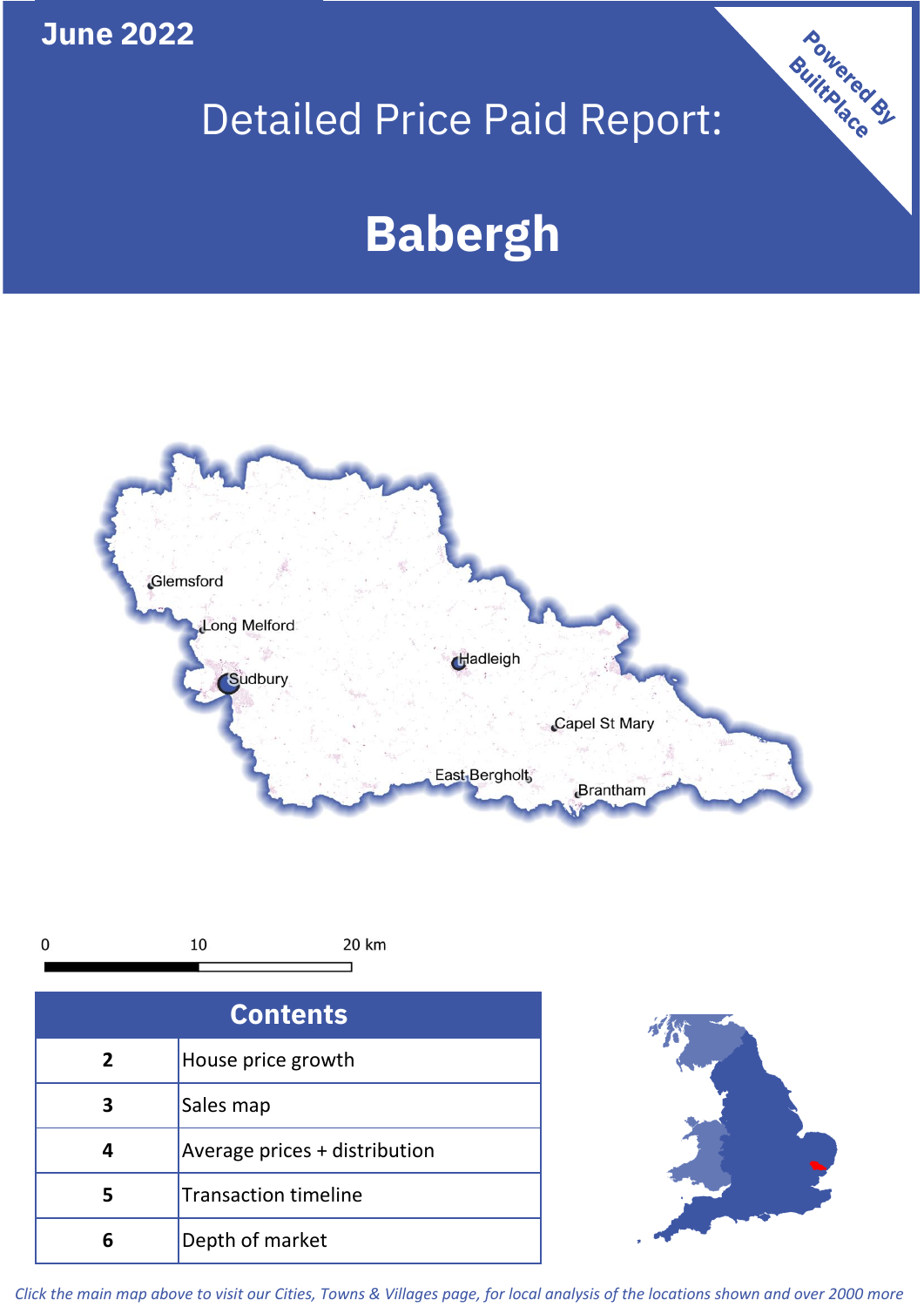## **Headline Data**

|                     | <b>Current level</b> | 3 month  | <b>Annual</b> | 5 vear | 10 year |
|---------------------|----------------------|----------|---------------|--------|---------|
| <b>House prices</b> | £361,464             | 6.1%     | 16.7%         | 32.2%  | 77.1%   |
| <b>Transactions</b> | 1,578                | $-14.1%$ | 7.3%          | 4.1%   | 31.2%   |

## **House Price Growth (April 2022 data)**

#### *Annual Change in House Prices*



House prices in Babergh grew by 16.7% in the 12 months to April 2022 (based on 3-month smoothed data). By comparison national house prices grew by 10.7% and prices in the East of England grew by 11.6% over the same period.

Babergh house prices are now 66.3% above their previous peak in 2007, compared to +64.9% for the East of England and +52.9% across England.



#### *Year-To-Date Change in House Prices, December to April*

Local prices have grown by 8.6% in 2022 so far, compared to growth of 3.8% over the same period last year.

### *Source: OS OpenData; UK House Price Index (Contains HM Land Registry data © Crown copyright)*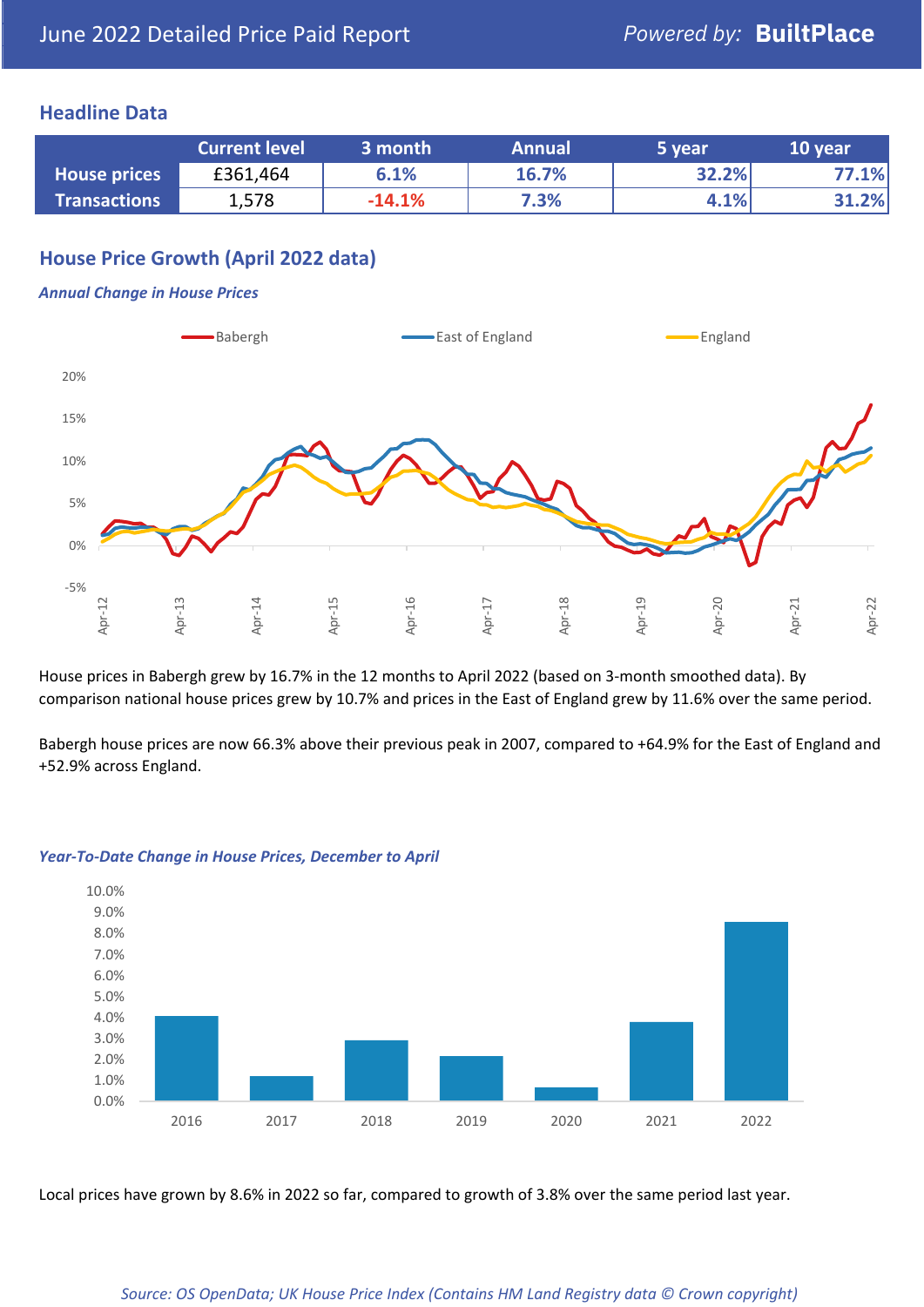# **House Price Map**

*12 months to April 2022*



*Each point is one postcode, coloured by the average value relative to all sales in this local authority (price bands are LA-specific quintiles).*

# **Map Key**

| Min      | <b>Max</b> |                            |
|----------|------------|----------------------------|
| Up to    | £224,000   | 1st quintile / lowest 20%  |
| £224,000 | £279,000   | 2nd quintile               |
| £279,000 | £352,000   | 3rd quintile               |
| £352,000 | £464,000   | 4th quintile               |
| £464,000 | and over   | 5th quintile / highest 20% |
|          |            |                            |

| £279,000 | £352,000 | 3rd quintile               |
|----------|----------|----------------------------|
| £352,000 | £464,000 | 4th quintile               |
| £464,000 | and over | 5th quintile / highest 20% |
|          |          |                            |

#### *Source: OS OpenData; UK House Price Index (Contains HM Land Registry data © Crown copyright)*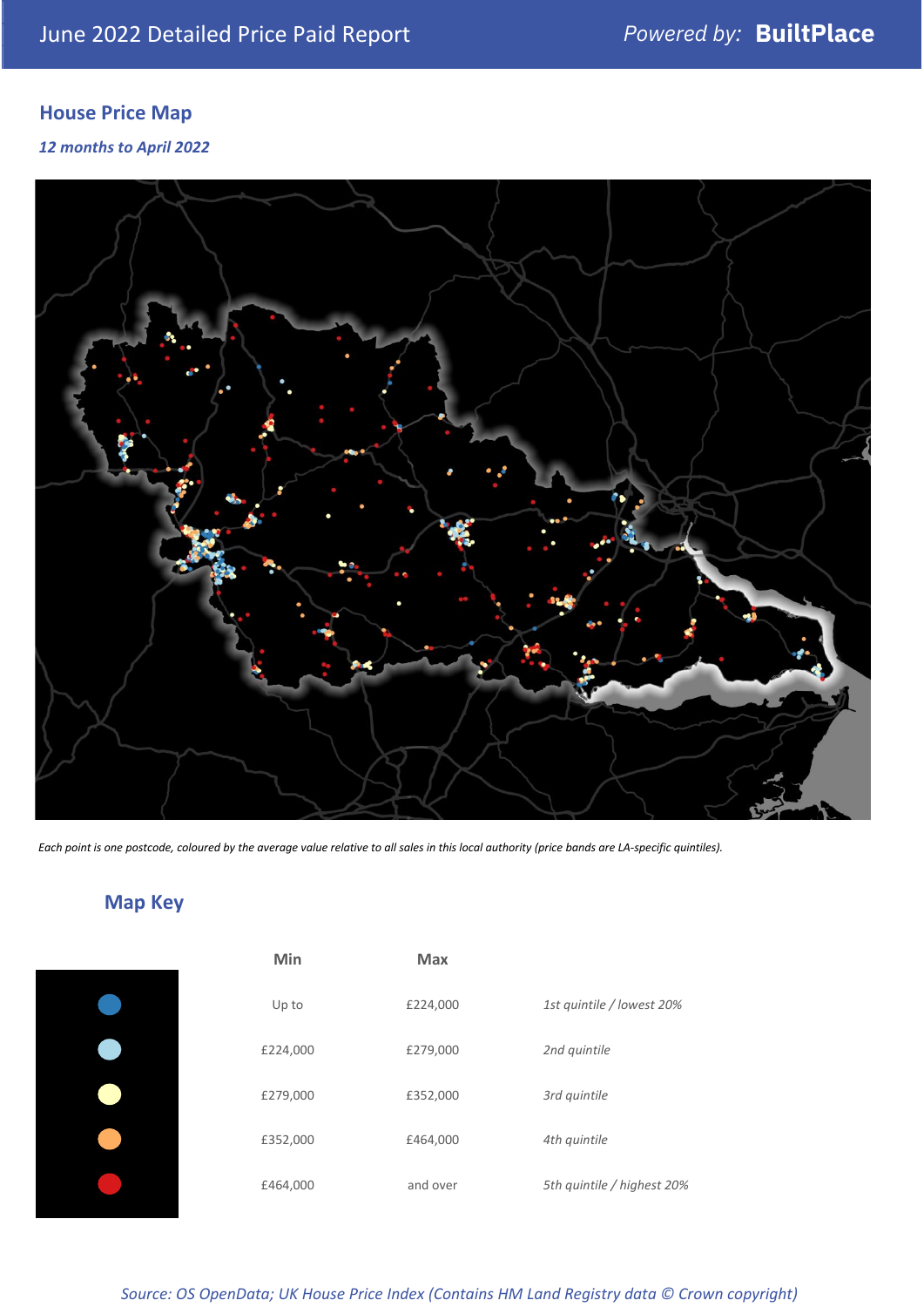# **Average House Price by Property Type**

## *12 months to April 2022*



|                 | <b>New</b> | <b>Second hand</b> |  |  |
|-----------------|------------|--------------------|--|--|
| <b>Flat</b>     | £190,000   | £162,201           |  |  |
| <b>Terraced</b> | £340,000   | £264,988           |  |  |
| Semi-detached   | £302,158   | £321,405           |  |  |
| <b>Detached</b> | £489,997   | £503,507           |  |  |

## **House Price Distribution by Year**

*All properties, by price band and calendar year (2020 = year to date)*

|                    | 1997 | 2002 | 2007 | 2012 | 2017 | 2019 | 2020 |
|--------------------|------|------|------|------|------|------|------|
| <b>Under £100k</b> | 82%  | 33%  | 4%   | 4%   | 2%   | 1%   | 0%   |
| £100-200k          | 15%  | 45%  | 48%  | 50%  | 21%  | 13%  | 8%   |
| E200-300k          | 2%   | 13%  | 29%  | 27%  | 37%  | 32%  | 39%  |
| £300-400k          | 0%   | 5%   | 9%   | 9%   | 22%  | 26%  | 20%  |
| £400-500k          | 0%   | 2%   | 5%   | 5%   | 8%   | 12%  | 17%  |
| £500k-1m           | 0%   | 2%   | 4%   | 4%   | 9%   | 15%  | 14%  |
| £1-2m              | 0%   | 0%   | 0%   | 0%   | 0%   | 1%   | 2%   |
| <b>Over £2m</b>    | 0%   | 0%   | 0%   | 0%   | 0%   | 0%   | 0%   |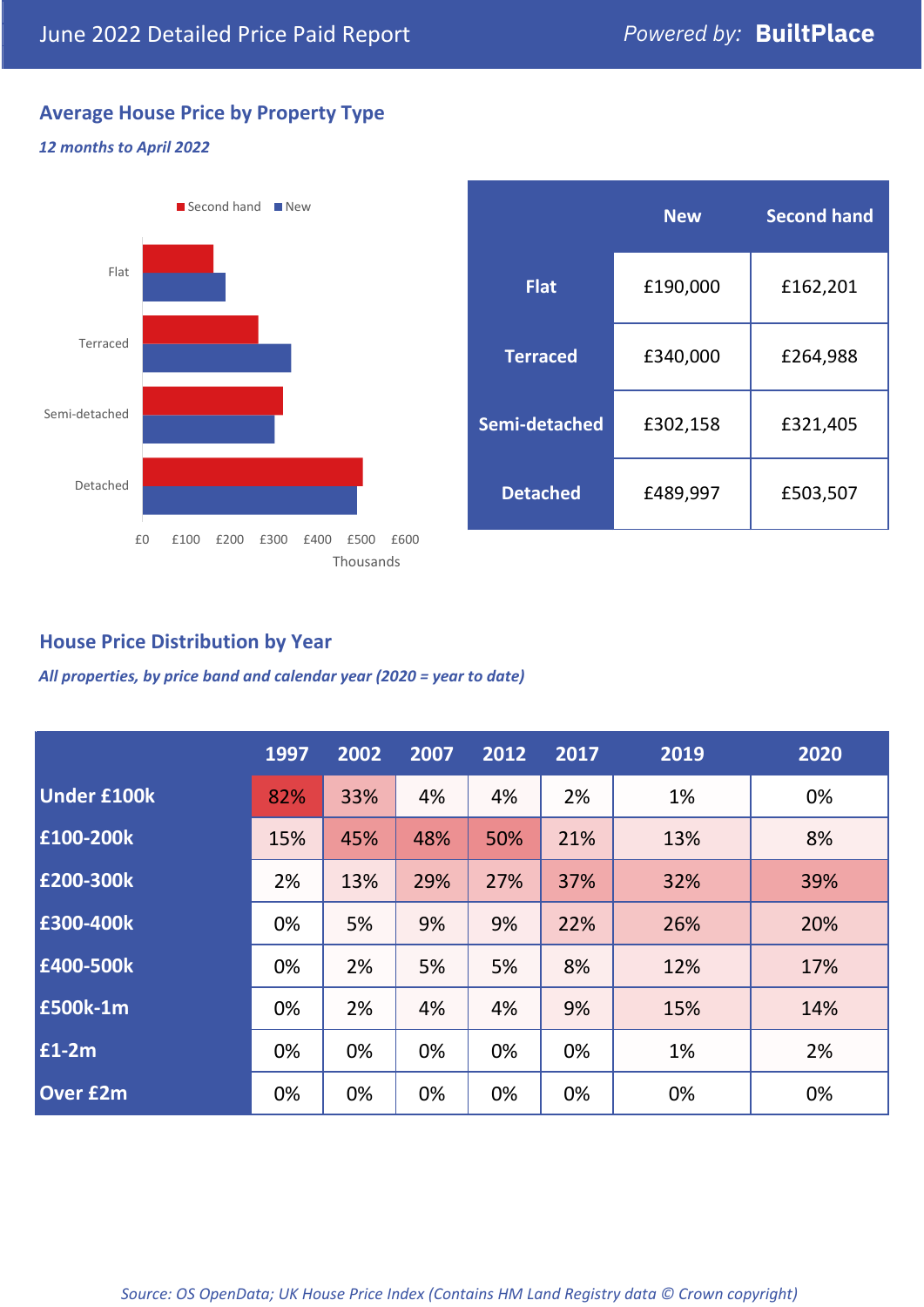## **Transactions (February 2022 data)**

*Annual Transactions, Indexed (2001-05 average = 100)*



There were 1,578 transactions in Babergh during the 12 months to February 2022. This is 85% of the average from 2001- 05 and suggests activity is below pre-downturn levels.

Transactions in Babergh have fallen by 4.1% since 2014, compared to changes of -11.5% for East of England and -7.7% for England.



#### *Cash and New Build Sales as % of Total, by Year*

*Note: The data on this page EXCLUDES transactions identified as transfers under a power of sale/repossessions, buy-to-lets (where they can be identified by a mortgage), and transfers to non-private individuals - i.e. it comprises only Land Registry 'A' data.*